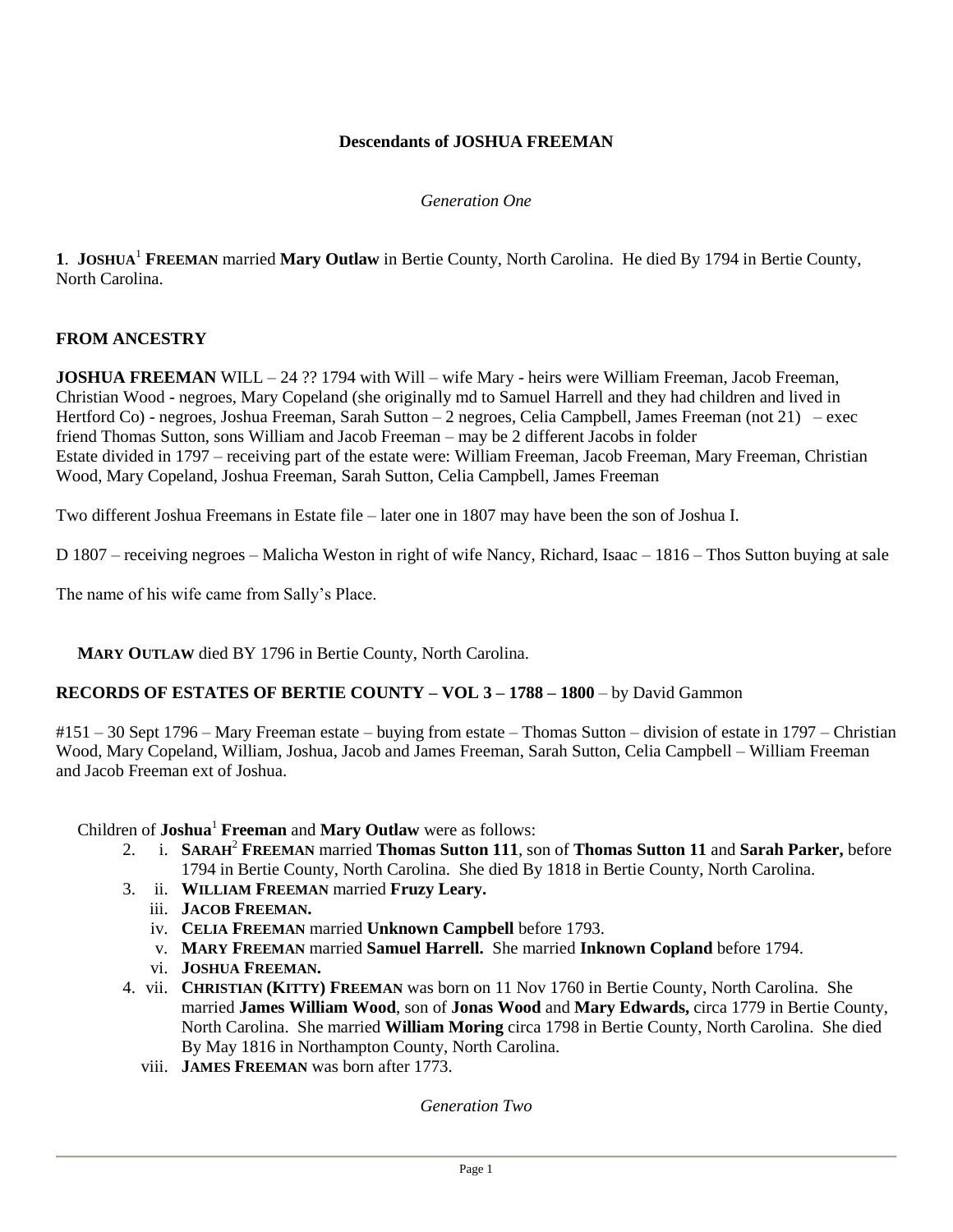## **2**. **SARAH**<sup>2</sup> **FREEMAN** (*Joshua*<sup>1</sup> ) married **Thomas Sutton 111**, son of **Thomas Sutton 11** and **Sarah Parker,** before 1794 in Bertie County, North Carolina. She died By 1818 in Bertie County, North Carolina.

 **THOMAS SUTTON 111** was born circa 1759 in Bertie County, North Carolina. He died By 1818 in Bertie County, North Carolina.

In this generation we have several Thomas Suttons in Bertie – Thomas 111 son of Thomas 11, Thomas son of Joshua who may have gone to sea, and it is possible George had a son Thomas. All would be grandsons of Thomas I. Until proven otherwise we are putting the below Thomas as the son of Thomas 11 since we don't know if Thomas, son of Joshua, returned to Bertie Co or even if George, son of Thomas Sutton I had a son, Thomas. This is only a working hypothesis based on some of the inter-related families especially that of the Freeman, Wood, and Mebane families which gets very complicated. It was Sally's Place that suggested these intermarriages.

There are marriage bonds for two different Thomas Suttons – one to Mary Dickinson in 1787 and one to Durham Mills in 1792. There are only estate records for one later Thomas Sutton in 1818. There is only one estate record for a Dickinson – Mathias Dickinson – who dc 1811 intestate and the records do not indicate the heirs. There are no Mills estates in Bertie  $Co$ 

Sally's Place suggests that Thomas Sutton 111 was the one who md Mary Dickinson in 1787 but does not address the other marriage. Without question it was this Thomas who md by 1794, Sarah, the daughter of Joshua Freeman and maybe the widow of Cullen Wood and they md ca 1793. The 1790 and 1800 Census Reports in Bertie indicate he had no children until after 1790. Obviously living in his household in 1800 were numerous other people.

Cullen Wood had a Will - 7 May 1792 prov June Ct 1792 - to my brother James Wood; to Freeman Wood son of James; to my brother Lawrence Wood; wife Sarah Wood. Exec. friend Joshua Freeman & brother James Wood.

**NOTE:** I have seen no proof Cullen Wood's widow was Sarah (Sally) Freeman.

Thomas Sutton III had a daughter Celia as did Joshua Freeman. Because Thomas III had two minor children when he died it is assumed that at the least the two youngest children, Celia and William were by his wife Sally Freeman. Mary Sutton Wood could have been by a first wife if he had a first wife. Since it is not proven that one of the Thomas Suttons with Marriage Bonds was this Thomas we have not included a first marriage and the Census Reports do not indicate a child born before 1790.

As we will see, a William Sutton dc 1818 had a daughter Sally Freeman Sutton and that William could not have been the son of Thomas III.

## **1790 Bertie Census**

Thomas Sutton – 1 male over 16, 2 females over  $16 - 19$  negros

## **1800 Bertie Census**

Thomas Sutton – 4 males  $0 - 10$ , 1 male  $10 - 16$ , 2 male  $16 - 26$ , 2 males  $26 - 45 - 3$  females  $0 - 10$ , 1 female  $10 - 16$ , 1 16  $-26$ , 1 26 – 45 22 slaves

NOTE: Obviously there were other people in his household

## **DEEDS OF BERTIE COUNTY – 1772 – 1785** – by Dr. Stephen Bradley

#697 – 10 July 1784 – William Jenkins to Thomas Sutton – 200 acres adj John Byrd, Cypress Swamp

**NOTE:** - Thomas Sutton II was deceased by this time.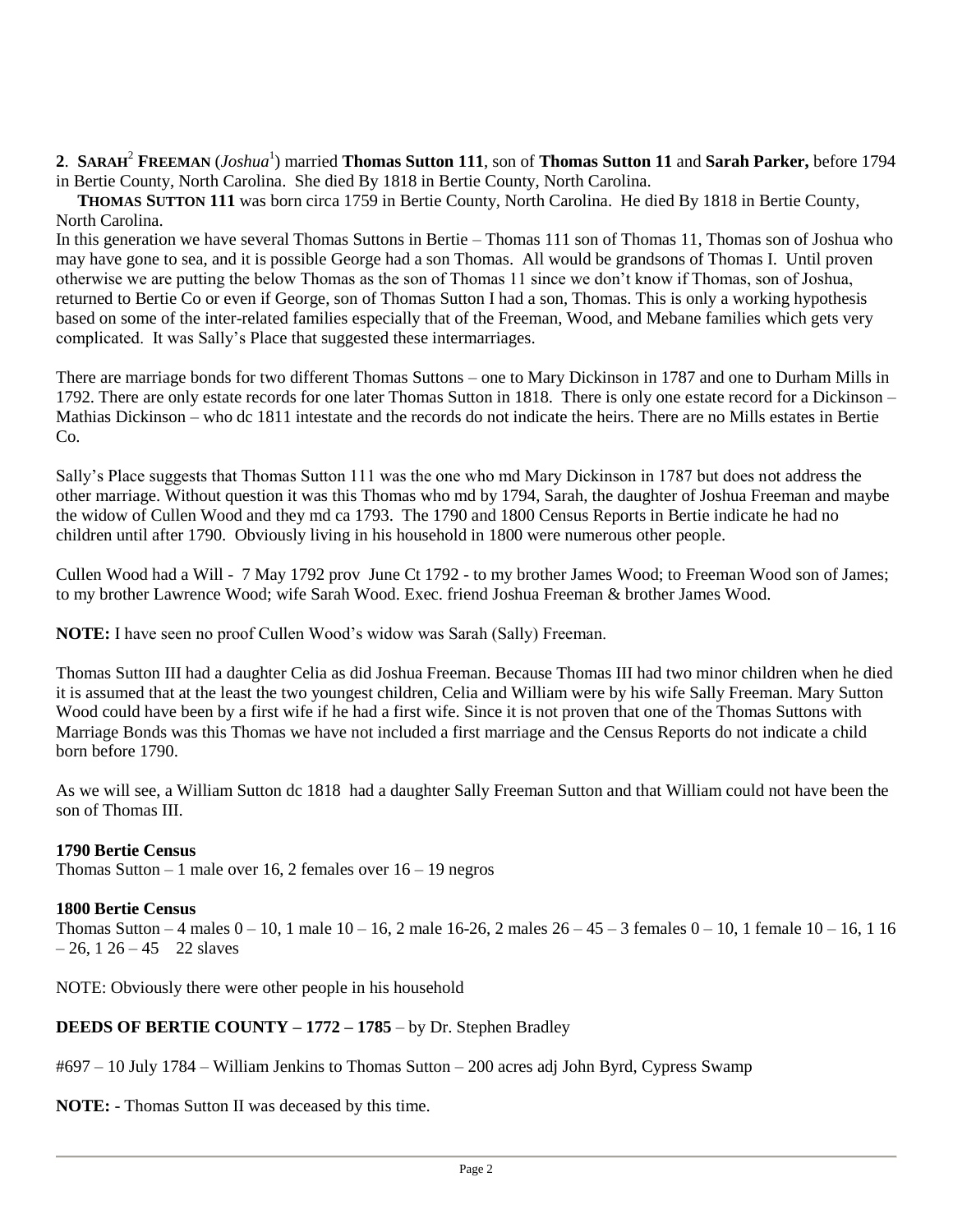# **NC ESTATE RECORDS**

Later Thomas Sutton found in the Thomas Sutton file – 1818 Bertie Co – John E. Wood and Mary his wife, Celia Sutton and William Sutton – the latter two not of age – were the children – no widow mentioned

Had land in Bertie of 1000 acres adj Elizabeth Jacocks, Edmund Weston and heirs of William Lawrence dec – another 600 acres in Bucklesberry adj Edward Fleetwood – another 700 acres on Albemarle Sound adj Baldy Ashburn, Jonathan Jacocks dec – another tract in Hertford of 640 acres adj Luke Summers, William Bush – another tract in Northampton County of 500 acres adj Godwin Cotton, Edward Wood and Rebecca Carter

**NOTE:** While the children of Thomas 111 are proven from the estate records it was Sally's Place that provided the leads of their marriages and the background on some of the families. We have done a follow up to a certain point but have relied on Sally's Place for details. Having said that, we think we have come to a different conclusion than Mrs. Koestler on even later generations. Mrs. Koestler has a signature saying that is the best we have ever seen – "This is my working hypothesis – the way I see it of this moment". In other words, some of this information could change.

Children of **Sarah**<sup>2</sup> **Freeman** and **Thomas Sutton 111** all born in Bertie County, North Carolina, were as follows:

i. **MARY**<sup>3</sup> **SUTTON** was born circa 1796. She married **Dr. John Edwards Wood**, son of **James William Wood** and **Christian (Kitty) Freeman,** on 7 Aug 1816 in Bertie County, North Carolina. She died before 1834 in Bertie County, North Carolina.

Bertie County Marriage Bonds

Sutton, MARY md Dr. John E.WOOD 07 Aug 1816

. **DR. JOHN EDWARDS WOOD** was born circa 1785. He married **Elisa Foort** circa 1805. He died in 1834 in Bertie County, North Carolina. 1816 John E Wood guardian of Celia Sutton orphan of Thomas Sutton 1816 John E Wood guardian of Mary Howe orphan of Thomas Howe

John Wood was the Adm of the estate of Elizabeth Wood Howe Sutton widow of William Sutton. (See descendants of George Sutton, son of Thomas Sutton 1)

ESTATE OF JOHN EDWARD WOOD – NC Estates

1835 – Alexander W. Mebane, John A. Sutton and William Mooring were adm

Estate divided into 4 lots

Lot  $# 1 -$  William Mooring Lot #2 – William Mebane Lot #3 to be divided between A. W. Mebane and John A. Sutton jointly Lot #4 – Godmin C. Moore

**NOTE:** William Mooring was his half-brother; William Mebane was the husband of his sister, Mary Wood Mebane; A. W. Mebane was Alexander Wood Mebane whose wife was a daughter of his sister, Elizabeth Sutton and John A. Sutton was also a son of Wood's sister, Elizabeth Wood Howe Sutton.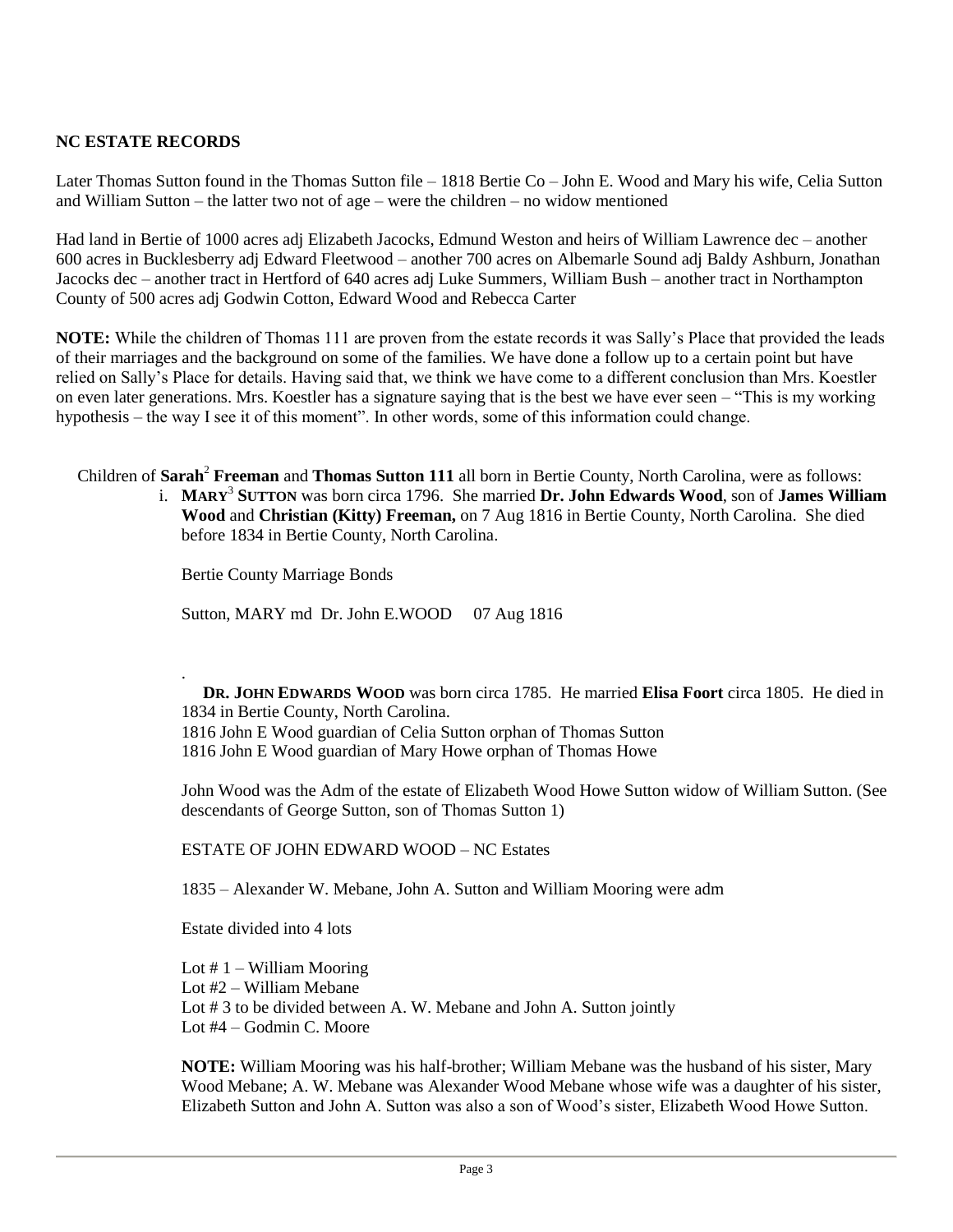Goodwin Cotton Moore was the husband of Julia Wheeler the daughter of Wood's sister Sally Wood Wheeler. This estate along with the William Moring estate helps to establish the relationship among all these families.

ii. **CELIA FREEMAN SUTTON** was born on 6 Oct 1803. She married **Dr. John Alexander Mebane**, son of **Alexander Mebane** and **Mary Armstrong,** on 23 Dec 1819 in Bertie County, North Carolina. She died on 25 Sep 1870 in Greensboro, Guilford County, North Carolina, at age 66. She was buried in First Presybertian Church, Greensboro, Guilford County, North Carolina.

**NOTE:** There are a number of good sources on the Mebane family online both in NC andfor the ones who moved to Tenn although they are in conflict with each other. Some have both of Dr. John Alexander and Celia Sutton Mebane buried in Greensboro, NC and some in Ark. In addition to Sally's Place one is

http://www.werelate.org/wiki/Person:Celia\_Sutton\_%281%29

There are also a number of Memorials for various family members on Find A Grave

Children of John Alexander Mebane and wife Celia Freeman Sutton:

- 1. Sarah Ann Lucia Mebane 14 July 1821 18 Jan 1822
- 2. Mary Eliza Mebane 15 April 1822 1894 married 14 Oct 1846 Charles C Graham
- 3. William T Mebane 27 May 1825 NC 15 Sept 1891 Ark Class of 1845 UNC

4. Celia Henrietta Mebane 19 Mar 1828 NC – 21 Mar 1905 TN - married 16 Sept 1856 John Abijah Allen

5. John A Mebane 4 Feb 1830 NC – 28 Sept 1854 Baton Rouge LA

6. James Sutton Mebane 12 May 1832 NC – 26 June 1880 - married 13 Oct 1857 Henrietta Elizabeth Campbell 4 Feb 1834 – 1876 Ark

a. John Alexander Mebane 27 Aug 1858 – 29 Jan 1859 Mebaneville, Cross County, Ark

 b. James Campbell Mebane 4 Feb 1860 – 11 Nov 1923 Farmer St. Francis Co Ark - married 29 April 1900 Jennie Eugenia France

 c. Kate Reynolds Mebane 20 May 1862 – married 1882 O. B. Dunlap Farmer - Rockbridge Co VA son of Madison Dunlap

d. Robert Sterling Mebane 7 May 1864 – ca 1880 - 16 years old

 e. Allen Sutton Mebane10 Nov 1868 – In business, Cleveland, Ohio - married 7 Oct 1891 Rose Evelyn Strong 25 Oct 1864

 f. Donald Moore Mebane 18 July 1870 – Living, 1942 Unmarried - Wynne Ark - Lived with his uncle, R. Granville Campbell, on Buffalo Creek, Va., after his mother's death.

7. Carey Osceola Mebane 12 Sept 1836 NC – 4 Jan 1904 Norfolk Va. - married 1858 William Davis Reynolds

According to Sally's Place, some ofthis information came from History of Cross Co, Ark where Dr. William T. Mebane lived. This article gives his mother as Celia A. Sutton.

 **DR. JOHN ALEXANDER MEBANE** was born on 6 Dec 1790 in Orange County, North Carolina. He died on 11 Jul 1861 in Greensboro, Guilford County, North Carolina, at age 70. He was buried in First Presybertian Church, Greensboro, Guilford County, North Carolina.

iii. **WILLIAM THOMAS SUTTON** was born on 3 Mar 1810. He married **Mary Cary Armistead.** He died on 10 Mar 1897 in Norfolk, Virginia, at age 87.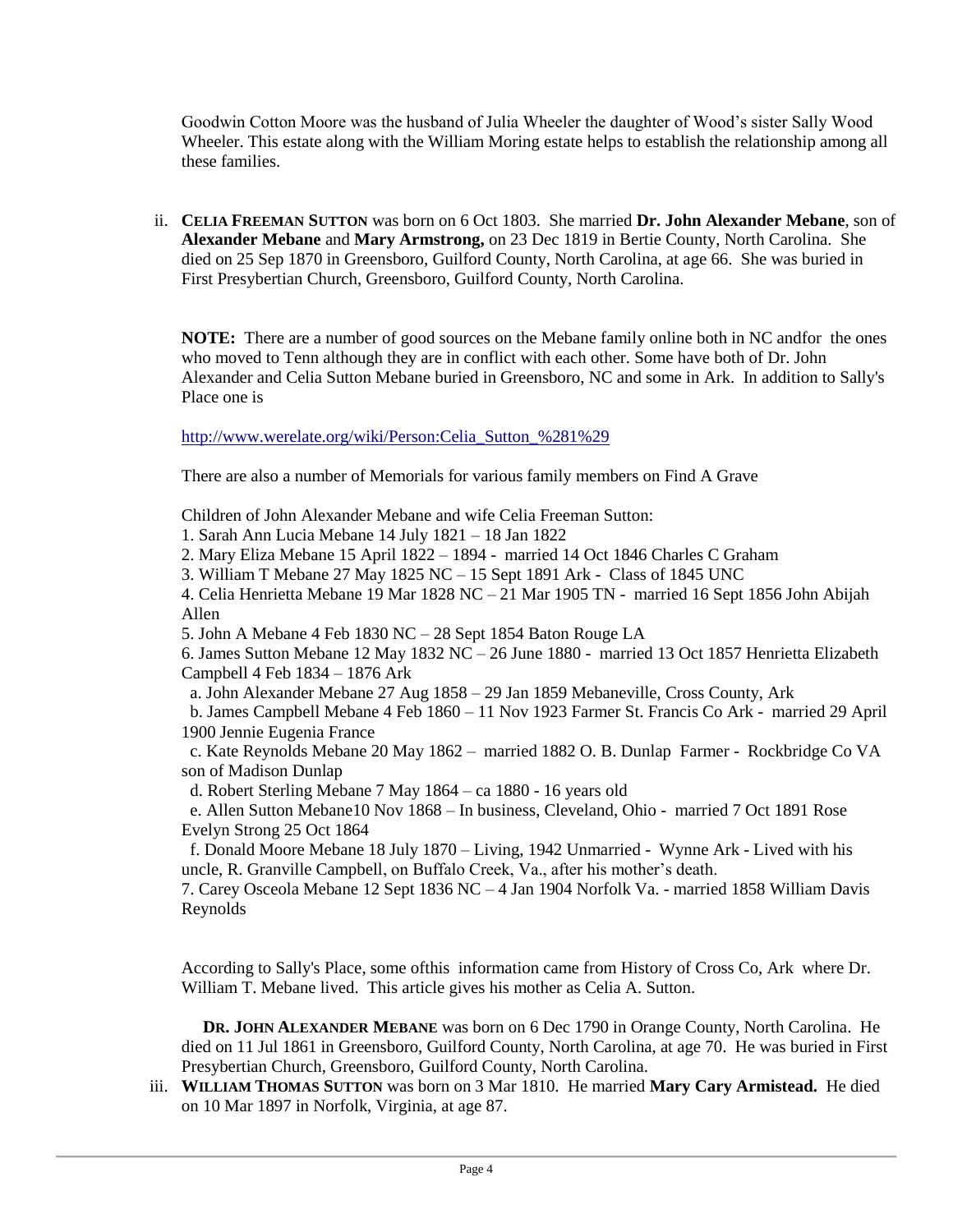From Sally's Place

William Thomas Sutton 3 Mar 1810 – 10 Mar 1897 *Class of 1832 - UNC Public Ledger, Norfolk Va. Mar 11, 1897 Vol XLII, no 32 Pl, Col. l Deaths–The venerable Mr. W. T. Sutton died last night at 12:30 o'clock at the home of his son, Dr. W. T. Sutton, no 265 Granby St. at the advanced age of 87 years. The deceased was formerly of Bertie County, N. C. Funeral by Rev. B. D. Tucker, Old St. Paull's Church (Episcopal) 1 P.M. 3-12-97. Burial at Elmwood. [The grave is in the Sutton plot at Elmwood Cemetary, Norfolk, Va. b. 3-3-1810* 

 *m. Mary Cary Armistead d. 3-10-1897*

They had children Stark Armistead, William Thomas, John Mebane, Plumer, and Mary Sutton. **MARY CARY ARMISTEAD** died on 10 Mar 1897 in Norfolk, Virginia.

**3**. **WILLIAM**<sup>2</sup> **FREEMAN** (*Joshua*<sup>1</sup> ) married **Fruzy Leary.**

# Children of **William**<sup>2</sup> **Freeman** and **Fruzy Leary** are:

i. **CHRISTIAN**<sup>3</sup> **FREEMAN** married **William Moring**, son of **William Moring** and **Christian (Kitty) Freeman.**

 **WILLIAM MORING** was born circa 1800. He died circa 1862 in Bertie County, North Carolina. No living issue.

State of North Carolina, Bertie County.

In the name of God amen. I William Moring of the above state and County of Sound mind and memory do hereby make declare and publish this as my last will and Testament revoking all others.

First. I wish all my debts paid.

Secondly. With no feeling of unkindness toward Doctor Godwin C Moore or his wife I nevertheless hereby exclude them and each of them from taking any part of my estate real or personal. I hold a note of two or three hundred dollars against said Godwin C Moore which I do not wish collected amt. of him but give up to him and after this is done neither he nor his wife singlely or together are to inherit ar take any portion of my estate real or personal.

I would after this exclusion as before go in and give my whole estate specifically and by description to certain other relatives of mine but it is too tedious and irksome to me. I therefore wish and hereby direct that my whole estate real personal and mixed shall go descend and be divided according to the law of North Carolina on the subject of descent and distribution to and among them my relatives just as the said estate would go were I to die intestate without any relationship or connection with said Godwin C Moore or his wife.

In testimony of the foregoing I have hereto set my hand and seal This 14 day of March 1856. William Moring seal

Signed sealed declared & published in presence of us who attest this paper in the presence of the testater at his request–P H Winston, Jas. Hunter, Wm A Ferguson.

NCGSJ Vol 3 page 11 power of attorney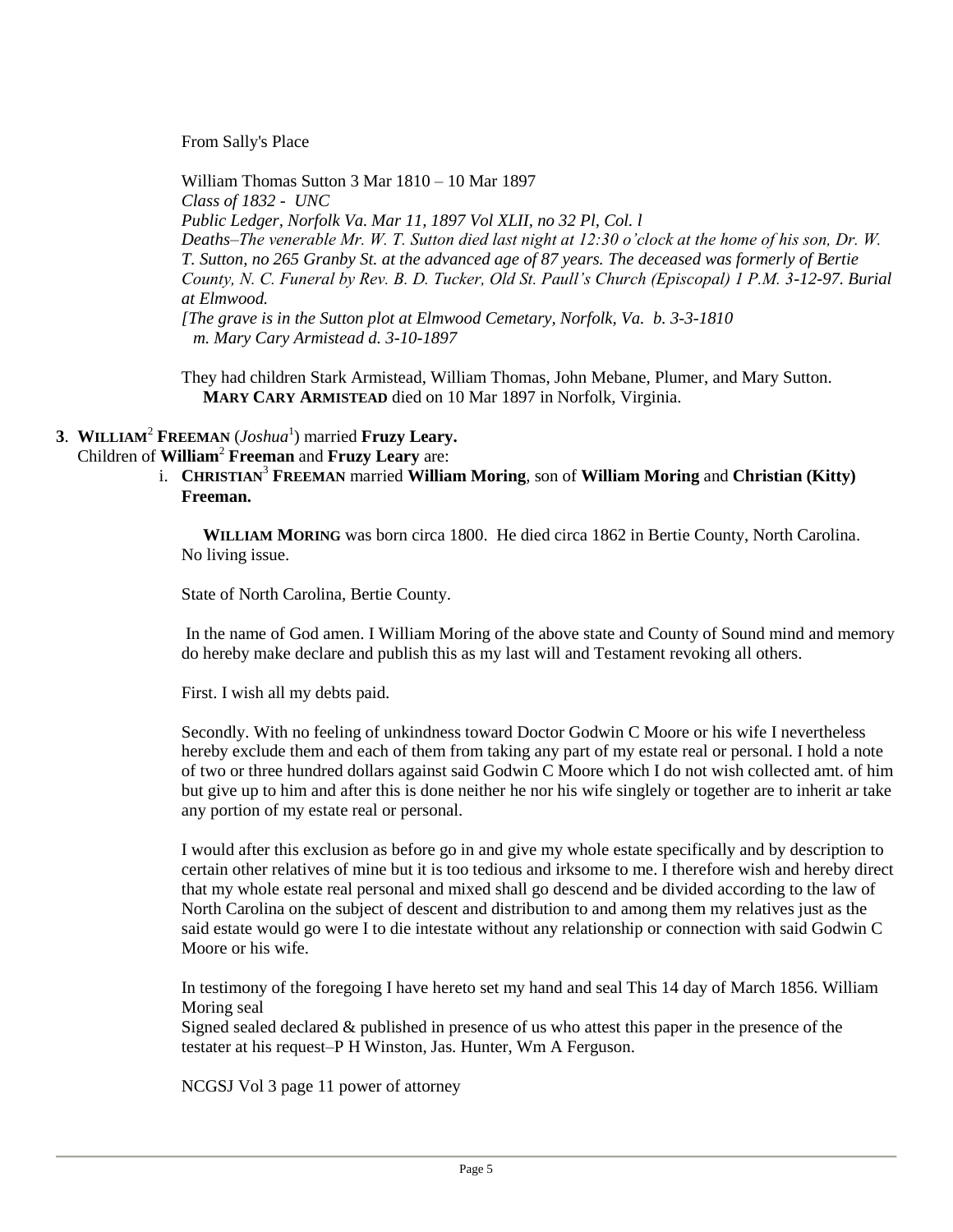Mebane, John H.; William G. Mebane, Sr; and Green D. Jordan and his wife Eliza., - all of Fayette Co, Tn and Mary F. Bond of the State of Arkansas, 20 Mar 1866, appoint William A Mebane of Bertie Co, NC their attorney to sell a tract of swamp land (1,037 acres in all) in Martin Co., NC which descended to them from William Moring, deceased, in common with others, or was bequeathed by the last will and testament of said Moring, their interest being 4/5 of their 1/2 of the said land, which consisted of the lower Dunstan Patent, the Spruill & Morse Tract. the Peter Roscoe Patent #1 and #2 and the William Jordan Patent.

**NOTE:** John H. Mebane, William G. Mebane, Eliza Mebane Jordan, and Mary F. Mebane Bond were the children of Mary Elizabeth Collins Howe and her husband, Dr. Alexander Wood Mebane. William Moring was the half uncle of the Mebane children.. Dr. Goodwin Cotton Moore md Julia Monroe Wheeler the daughter of Sarah Ford Wood and her husband John Wheeler. Sarah Ford Wood Wheeler was a half sister to William Moring. There should be additional deeds from the Moring estate. This POA is part of the proof of the intermarriages between the Freeman, Wood, Mebane and Sutton families.

4. **CHRISTIAN (KITTY)<sup>2</sup> FREEMAN (***Joshua***<sup>1</sup>) was born on 11 Nov 1760 in Bertie County, North Carolina. She married James William Wood**, son of **Jonas Wood** and **Mary Edwards,** circa 1779 in Bertie County, North Carolina. She married **William Moring** circa 1798 in Bertie County, North Carolina. She died By May 1816 in Northampton County, North Carolina.

WILL – CHRISTIAN MORING - May 28, 1814; May Term 1816 Bertie County.

In the name of God Amen. I Christian Moring of Northampton County and State of North Carolina being sick and weak in body but of Perfect Sound Mind and Memory. Thanks be to the Almighty God for the Same and calling to mind the Uncertainty of this Present life and that all flesh must yield unto Death when it shall please God to Call them do make my last Will and Testament in manner and form following.

First I commit my soul into the hands of Almighty God who gave it hoping through the — of Jesus Christ my redeemer to receive pardon for all my Sins and My body to the Ground to be buried in a Christian like manner at the Dicrestion of my Executives herafter Named. and touching Such Temporal Estate Goods and Chattles As it hath pleased the Almighty God to bestow on Me I Give in Manner and form following

Item: I give and Bequeath to my Son William Moring Nine Negroes namely- Kader, Isaac, George, and Willis, Judah, Betty, Betsey, Shillan, Mourning of Sheba. also Fifty acres of Land which I purchased from William Horn and joining the lands on which Ansen Jeffreys lives and at present and the Lands of Fredrick Lawrence. to him and to his heirs and assigns forever.

I give and bequeath to my Son William Moring after my Just Debts being paid the Residual or Whole of my property consisting of Stocks of Different kinds, Household and Kitchen furniture. plantation Utensila to the only proper Use and behalf of him the Said William Moring his heirs and assigns forever.

Lastly I do herby Constitute, appoint and ordain my son John E Wood together with my Friend Baldy Ashburn whole and Sole Executors of this my last Will and Testament Revoking and Disannulling all former Wills heretofore made by me and shall acknowledge this only to be my last Will and Testament in Witness whereof I hereunto set my hand and fix my seal the 20th day of May 1814.

Signed and acknowledged in the presence of (none) Christian Moring and her wax seal.

Bertie Co Feb Ct 1816–William Mebane stated that he believed that the will was signed by the decease Christian Moring and was ordered recorded by the Ct. Sol. Cherry, Clk.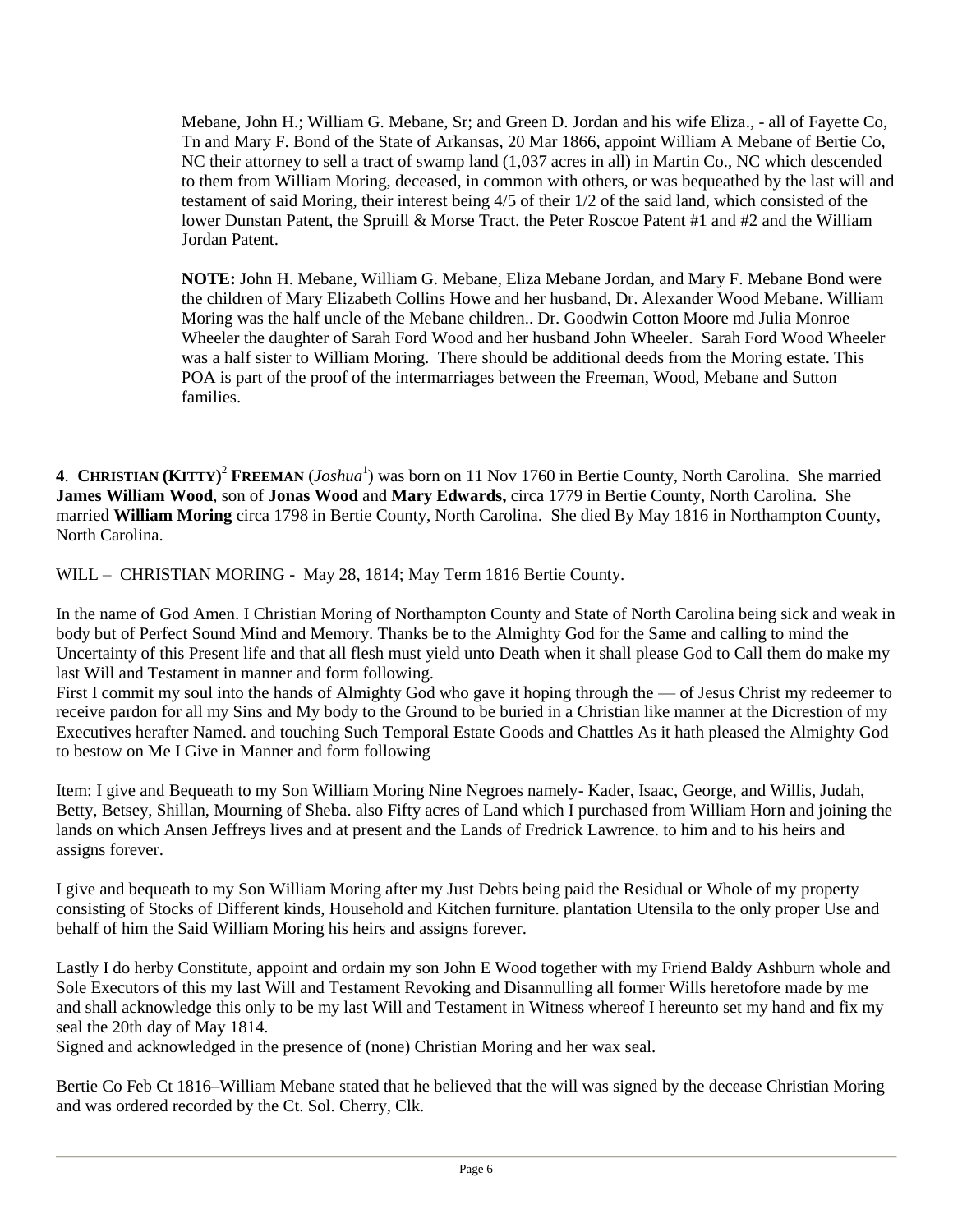#### **JAMES WILLIAM WOOD** was born on 7 Jan 1749. He died By March 1797 in Bertie County, North Carolina. **Will – James Wood 3 Apr 1795 – March Ct 1797**

I, James Wood, being in tolerable health thanks to almighty God for the same and of sound mind and memory do make and ordain this my last Will and Testament in manner and form following.

Item I give and bequeath unto my Daughter Mary Wood one Negro woman named Lidia conditionally Dist. if she will be content with her in the room and stead of Hannah which I sold otherwise I give Lydia to be divided among her Brothers & Sisters she the said Mary excepted. I also give her two more Negroes Viz! One Negro man named Harry and one Negro boy named Pass one hunting Saddle & bridle now called hers One bed and furniture One pine chest painted walnut color one Horse called Mark and one Morocco leather trunk to her and her Heirs forever–

Item I give and bequeath unto my Son Freeman Wood all my tract of land lying in Bertie County except One hundred Acres lying in Powell's pocoson I reserve for John Wood likewise three Negroes namely Son, Simon & Beth one sorrel Mare called the hipshoter filly One bridle and saddle which was given him by Cullen Wood one bed & furniture one small Squirrel Gun one small pine chest not painted One pine Buffet One round walnut Table two Sow Hoggs two Ewes & Lambs two Cows & Calves to him and his Heirs forever.

Item I give and bequeath unto my Daughter Elizabeth Wood three Negroes namely Jacob called Jack, Rachel & Silvey, One Colt my sorrel Mare called okinow is now big with One Bed and furniture One pine chest painted blue and one bridle and saddle to be purchased for her out of the profits of my estate that in hereafter lent my wife to her & her heirs forever.

Item I give and bequeath unto my Son John Edwards Wood all my tract of land lying in Northampton County containing three hundred and seventy two acres more or less except one third part of said Land & Plantation I lend my wife after John Edwards Wood arrives to full age if she does not marry and before the said John Edwards Wood is of full age I lend my wife the whole tract of Land to raise her children on provided she continues my widow otherwise to be appropriated to the use of my Son John as aforesaid I likewise give my Son John E Wood One hundred acres of Land lying in Bertie County to be laid off by my Executors in Powell's pocoson it being part of a tract of land I purchased of Martha Page and my Hunting Gun Bridle and saddle which I desire may be held for him until he comes of age to him and his heirs  $forever -$ 

Item After all my just debts are paid I lend my wife all the residue of my estate that is not before given away to Boards School Cloath and raise the children gratis Dist Freeman Wood, Elizabeth Wood, John E Wood, Sarah Wood, and Celia Wood and any other child or children which may be born of my wife which is mine this lent to extend no further than during her widow-hood otherwise if she my wife shall continue a widow until John E Wood arrives to mature age then my desire is that all my estate not before given away shall be equally divided between John E Wood, Sarah Wood, and Celia Wood and any other or others which may be born to my wife as aforesaid my wife having one third of John E Wood's legacy during her widowhood or life and not otherwise, so likewise when Sarah Wood shall arrive to mature age or marry one third of her legacy to be alisted to my wife she continuing my widow or during her life and not otherwise. Likewise at full age or marriage of Celia Wood my wife continuing a widow I desire one third of her legacy to allotted to my wife for and during her widowhood or life and not otherwise. the . . . . . . . . . . . . . . . . . . . . . . . . . . . . . .. ..

And further I desire that if either of my four daughters Mary, Elizabeth, Sarah & Celia should die without lawful issue that the surviving Brothers & Sisters have the deceased legacy equally divided amongst them In Witness whereof I have here-unto set my Hand & Seal the 3rd day of April 1795 and acknowledge this my last Will and Testament I constitute and appoint my wife Christian Wood , Jacob Freeman, and Jonas Wood my Executors of this Will to  $-$ 

James Wood & a Seal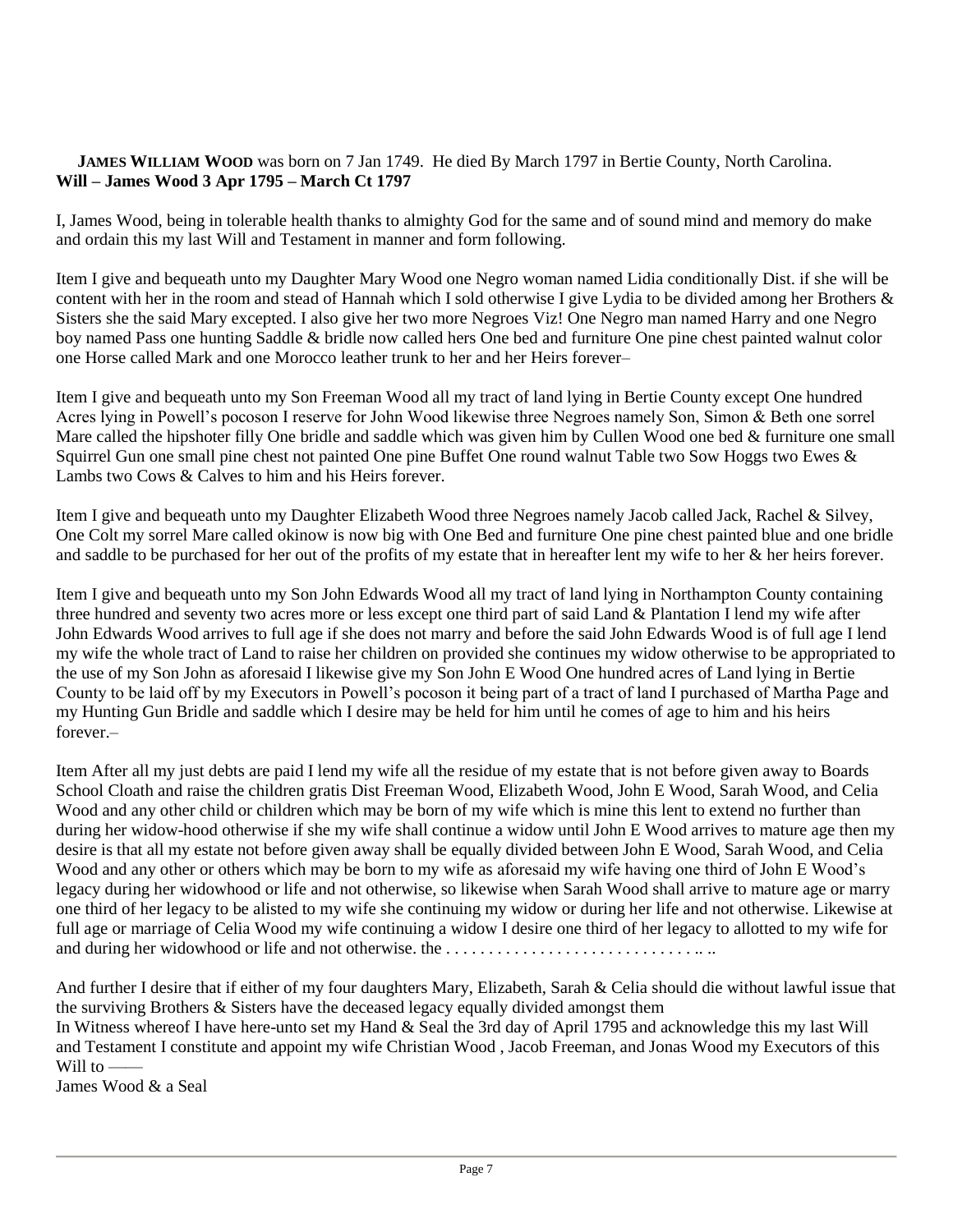Test: John Norsworthy; Abednigo (x) Rutland Northampton County / March Court 1797.

# Children of **Christian (Kitty)**<sup>2</sup> **Freeman** and **James William Wood** were as follows:

i. **CULLEN**<sup>3</sup> **WOOD** died before 1834.

No living issue. Listed in 1811 division of estate of James Wood. Information from Sally's Palace.

ii. **ELIZABETH WOOD** was born circa 1781. She married **William Sutton.** She married **Thomas Howe**, son of **Alexander Howe** and **Mary Unknown,** on 27 Sep 1804. She died circa 1818 in Bertie County, North Carolina.

**WILLIAM SUTTON** died in Bertie County, North Carolina.

**THOMAS HOWE** was born circa 1775. He died before 1813 in Bertie County, North Carolina.

iii. **DR. JOHN EDWARDS WOOD** was born circa 1785. He married **Elisa Foort** circa 1805. He married **Mary Sutton**, daughter of **Thomas Sutton 111** and **Sarah Freeman,** on 7 Aug 1816 in Bertie County, North Carolina. He died in 1834 in Bertie County, North Carolina.

1816 John E Wood guardian of Celia Sutton orphan of Thomas Sutton 1816 John E Wood guardian of Mary Howe orphan of Thomas Howe

John Wood was the Adm of the estate of Elizabeth Wood Howe Sutton widow of William Sutton. (See descendants of George Sutton, son of Thomas Sutton 1)

ESTATE OF JOHN EDWARD WOOD – NC Estates

1835 – Alexander W. Mebane, John A. Sutton and William Mooring were adm

Estate divided into 4 lots

.

Lot  $# 1 -$  William Mooring Lot #2 – William Mebane Lot # 3 to be divided between A. W. Mebane and John A. Sutton jointly Lot #4 – Godmin C. Moore

**NOTE:** William Mooring was his half-brother; William Mebane was the husband of his sister, Mary Wood Mebane; A. W. Mebane was Alexander Wood Mebane whose wife was a daughter of his sister, Elizabeth Sutton and John A. Sutton was also a son of Wood's sister, Elizabeth Wood Howe Sutton. Goodwin Cotton Moore was the husband of Julia Wheeler the daughter of Wood's sister Sally Wood Wheeler. This estate along with the William Moring estate helps to establish the relationship among all these families.

 **MARY SUTTON** was born circa 1796 in Bertie County, North Carolina. She died before 1834 in Bertie County, North Carolina. Bertie County Marriage Bonds

Sutton, MARY md Dr. John E.WOOD 07 Aug 1816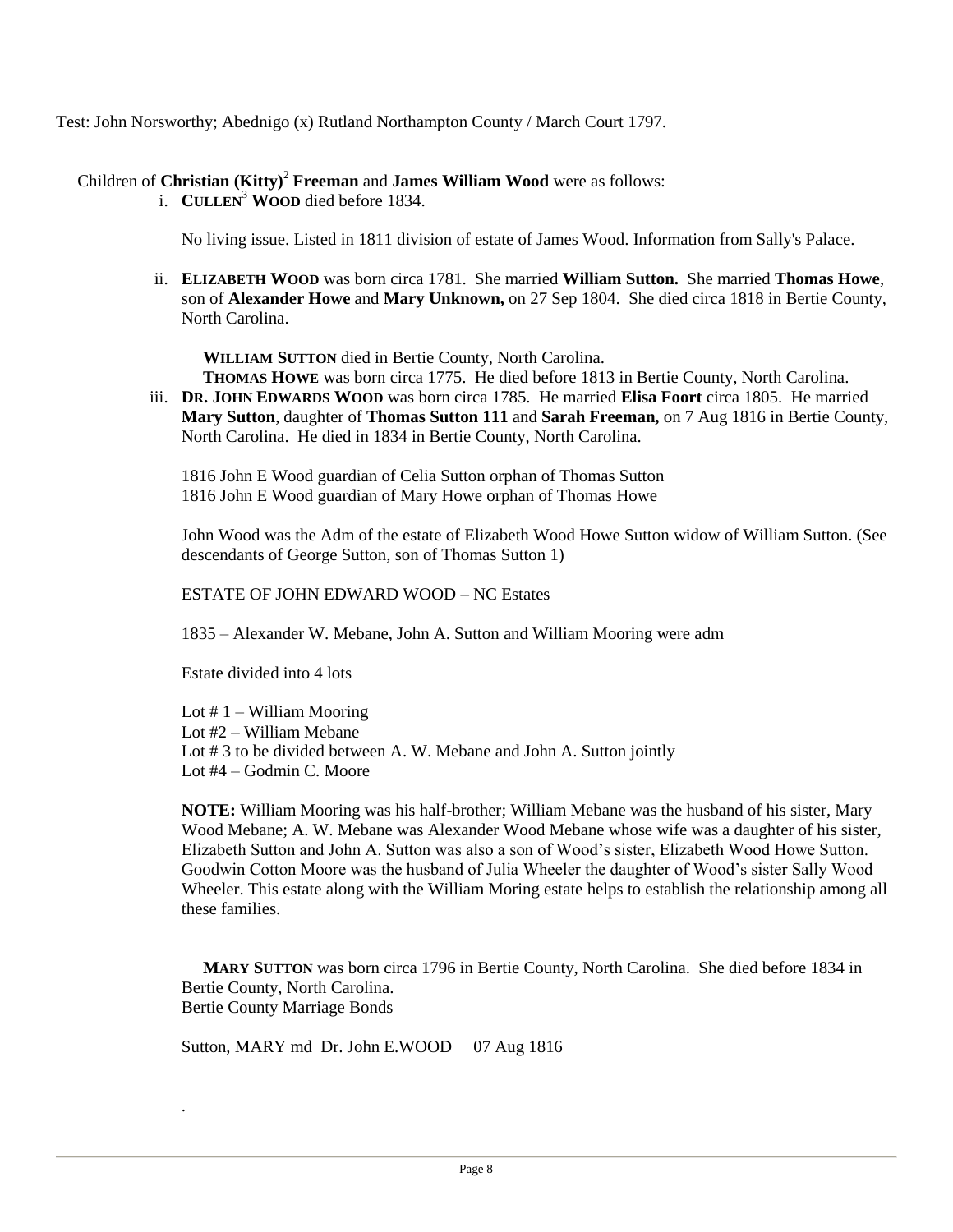iv. **SARAH FORD WOOD** was born on 4 Oct 1788. She married **John Wheeler** on 11 Apr 1811 in Murfreesboro, Hertford County, North Carolina. She died on 19 Oct 1814 at age 26.

They had a daughter, Julia Monroe Wheeler, who md Dr. Goodwin Cotton Moore.

v. **MARY WOOD** was born on 8 Oct 1789 in Bertie County, North Carolina. She married **William Mebane**, son of **Alexander Mebane** and **Mary Armstrong,** circa 1798 in Northampton County, North Carolina. She died on 21 Jan 1846 in Mebane, Alamance County, North Carolina, at age 56.

 **WILLIAM MEBANE** was born on 28 Apr 1779 in Orange County, North Carolina. He died on 3 May 1856 in Orange County, North Carolina, at age 77. Burial: Location – five miles from the intersection of NC Highways Nos. 119 and 70-A, in Mebane, NC, is this family burial plot of a pioneer family.

vi. **CELIA FREEMAN WOOD** was born circa 1790. She married **Baldy Ashburn** on 19 Nov 1812 in Northampton County, North Carolina. She died before 1824.

No living Issue. Adaline Ashborn bef 1824 – bef 1834 *Adaline Ashborn dau of Baldy is given a bequest in 1824 will of Wm. Freeman. She does not enter into the division of Dr. John E Wood estate indicating to me that both she and her mother had died before this time.*

vii. **FREEMAN WOOD** was born circa 1793. He died before 1805 in Bertie County, North Carolina.

No Issue.

 **WILLIAM MORING** died before 1860 in Bertie County, North Carolina. Children of **Christian (Kitty)**<sup>2</sup> **Freeman** and **William Moring** were:

i. **WILLIAM**<sup>3</sup> **MORING** was born circa 1800. He married **Christian Freeman**, daughter of **William Freeman** and **Fruzy Leary.** He died circa 1862 in Bertie County, North Carolina.

No living issue.

State of North Carolina, Bertie County.

In the name of God amen. I William Moring of the above state and County of Sound mind and memory do hereby make declare and publish this as my last will and Testament revoking all others.

First. I wish all my debts paid.

Secondly. With no feeling of unkindness toward Doctor Godwin C Moore or his wife I nevertheless hereby exclude them and each of them from taking any part of my estate real or personal. I hold a note of two or three hundred dollars against said Godwin C Moore which I do not wish collected amt. of him but give up to him and after this is done neither he nor his wife singlely or together are to inherit ar take any portion of my estate real or personal.

I would after this exclusion as before go in and give my whole estate specifically and by description to certain other relatives of mine but it is too tedious and irksome to me. I therefore wish and hereby direct that my whole estate real personal and mixed shall go descend and be divided according to the law of North Carolina on the subject of descent and distribution to and among them my relatives just as the said estate would go were I to die intestate without any relationship or connection with said Godwin C Moore or his wife.